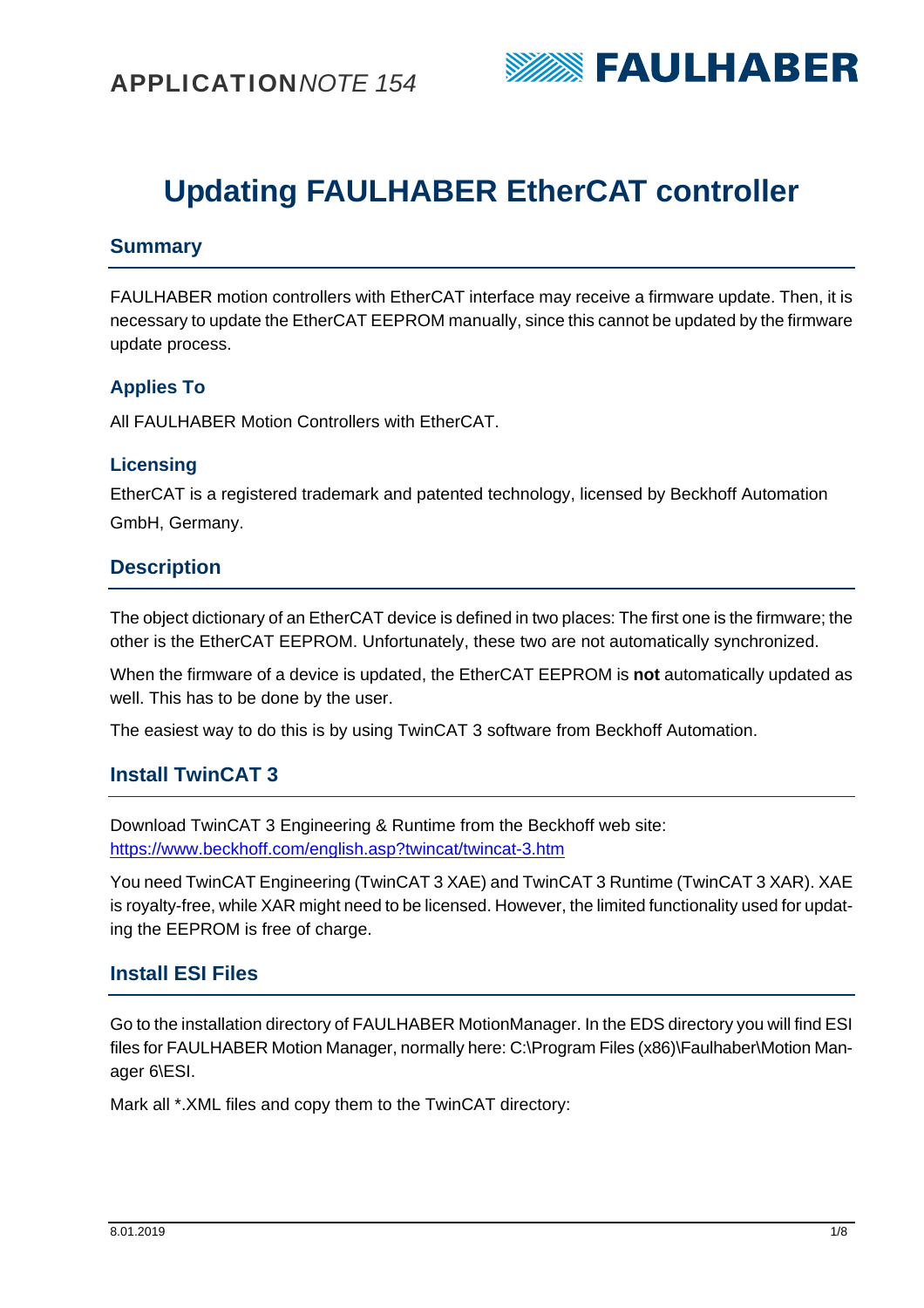

You will need to locate the installation directory of TwinCAT. For TwinCAT 3, it is normally something like C:\TwinCAT3. Copy the files into the Config\Io\EtherCAT directory:



Restart TwinCAT to put these changes into effect.

# **Update EtherCAT-EEPROM of Motion Controller**

#### **Connect to device**

Create new TwinCAT 3 Project

| PROJECT BUILD DEBUG TWINCAT TWINSAFE                                                                                                                                                                                                                                                                                                                                                                                          |  |  |  |  |  |  |
|-------------------------------------------------------------------------------------------------------------------------------------------------------------------------------------------------------------------------------------------------------------------------------------------------------------------------------------------------------------------------------------------------------------------------------|--|--|--|--|--|--|
|                                                                                                                                                                                                                                                                                                                                                                                                                               |  |  |  |  |  |  |
| $\bigcirc$ $\bigcirc$ $\bigcirc$ $\bigcirc$ $\bigcirc$ $\bigcirc$ $\bigcirc$ $\bigcirc$ $\bigcirc$ $\bigcirc$ $\bigcirc$ $\bigcirc$ $\bigcirc$ $\bigcirc$ $\bigcirc$ $\bigcirc$ $\bigcirc$ $\bigcirc$ $\bigcirc$ $\bigcirc$ $\bigcirc$ $\bigcirc$ $\bigcirc$ $\bigcirc$ $\bigcirc$ $\bigcirc$ $\bigcirc$ $\bigcirc$ $\bigcirc$ $\bigcirc$ $\bigcirc$ $\bigcirc$ $\bigcirc$ $\bigcirc$ $\bigcirc$ $\bigcirc$ $\bigcirc$<br>١ľ٠ |  |  |  |  |  |  |

Make sure, destination is set to , local<sup>"</sup>:

In the main menu, select 'Show Real-time Ethernet Compatible Devices' in the 'TwinCAT' entry: TWINCAT TWINGAES BLC TEAM TOOLS TEST

|                                          | <u>I VYIINCAT</u>                                                       | <b>I WINSAFE</b>                                                                | <b>FLU</b> | <b>I CANI</b> | נשטעו | 1 C.O. I |
|------------------------------------------|-------------------------------------------------------------------------|---------------------------------------------------------------------------------|------------|---------------|-------|----------|
| 参                                        | <b>Activate Configuration</b><br><b>Restart TwinCAT System</b>          |                                                                                 |            |               |       |          |
| 拳<br>¢<br>C                              | Scan                                                                    | Restart TwinCAT (Config Mode)<br><b>Reload Devices</b><br>Toggle Free Run State |            |               |       |          |
| $\overline{\mathbf{Q}}$<br>a<br>Ag<br>ஆவ | <b>Show Online Data</b><br><b>Show Sub Items</b><br>Security Management |                                                                                 |            |               |       |          |
| 齶                                        |                                                                         | Access Bus Coupler/IP Link Register<br>Update Firmware/EEPROM                   |            |               |       | Þ        |
|                                          |                                                                         | Show Realtime Ethernet Compatible Devices                                       |            |               |       |          |
|                                          |                                                                         | <b>File Handling</b>                                                            |            |               |       | Þ        |
|                                          | <b>EtherCAT Devices</b>                                                 |                                                                                 |            |               |       |          |
|                                          |                                                                         | <b>About TwinCAT</b>                                                            |            |               |       |          |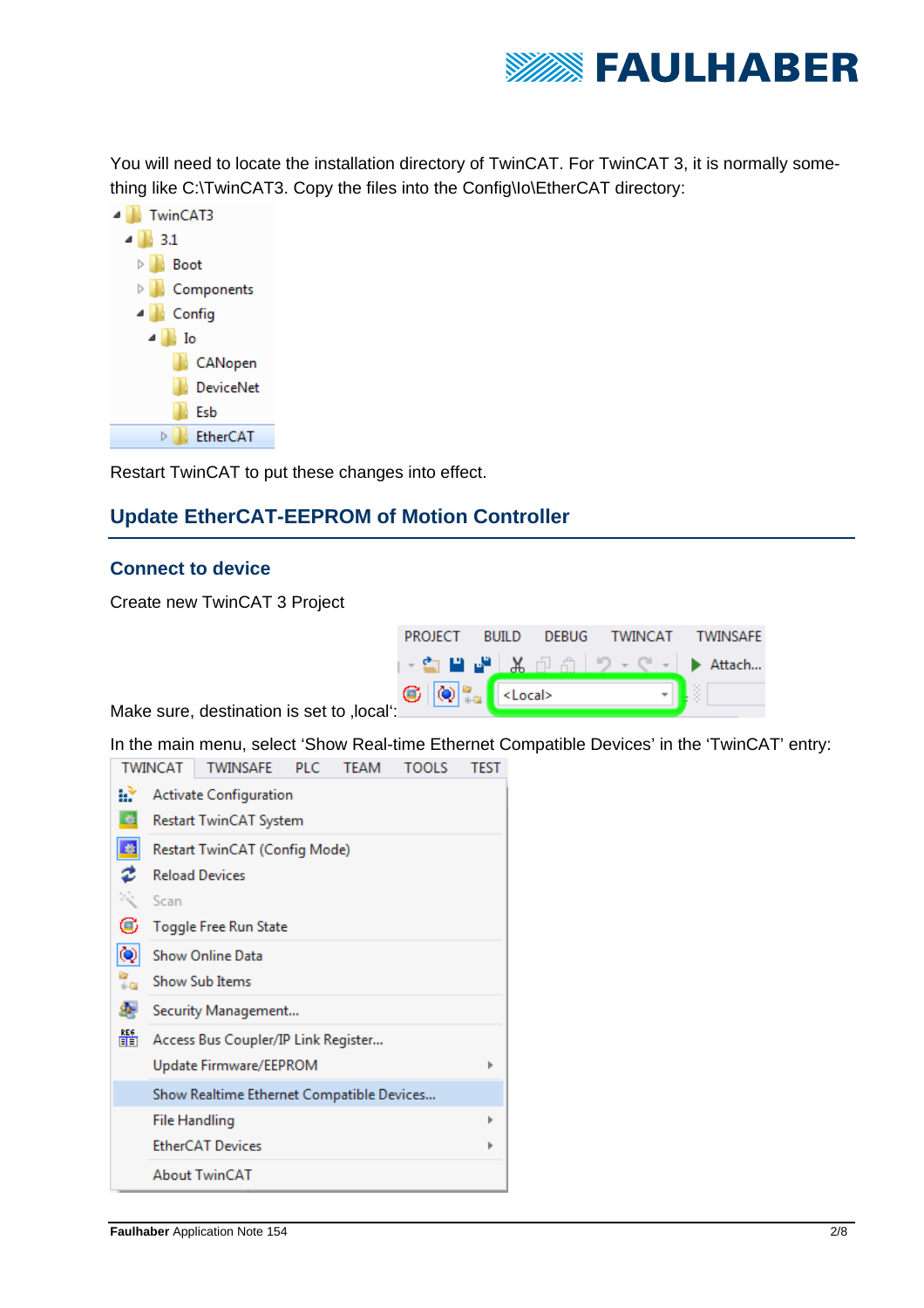

Hopefully, your Ethernet adapter is to TwinCAT's taste. Highlight it and hit 'Install':

| Installation of TwinCAT RT-Ethernet Adapters                     |
|------------------------------------------------------------------|
| Ethernet Adapters                                                |
| Installed and ready to use devices (realtime capable).           |
| Installed and ready to use devices(for demo use only)            |
| Compatible devices                                               |
| LAN-Verbindung 3 - Intel(R) 82574L Gigabit Network Connection #2 |
| LAN-Verbindung 2 - Intel(R) 82574L Gigabit Network Connection    |
| LAN-Verbindung - Intel(R) Ethernet Connection I217-LM            |
| Incompatible devices                                             |
| Disabled devices                                                 |

After this, the LAN connection has moved into the 'installed devices' section and the dialog looks like this:

| Installation of TwinCAT RT-Ethernet Adapters                       |
|--------------------------------------------------------------------|
| Ethernet Adapters                                                  |
| Installed and ready to use devices(realtime capable).              |
| LAN-Verbindung 3 - TwinCAT-Intel PCI Ethernet Adapter (Gigabit) #2 |
| Installed and ready to use devices(for demo use only)              |
| Compatible devices                                                 |
| LAN-Verbindung 2 - Intel(R) 82574L Gigabit Network Connection      |
|                                                                    |
| Incompatible devices                                               |
| Disabled devices                                                   |

In the 'Solution Explorer', right-click on 'Devices' and select 'Scan':

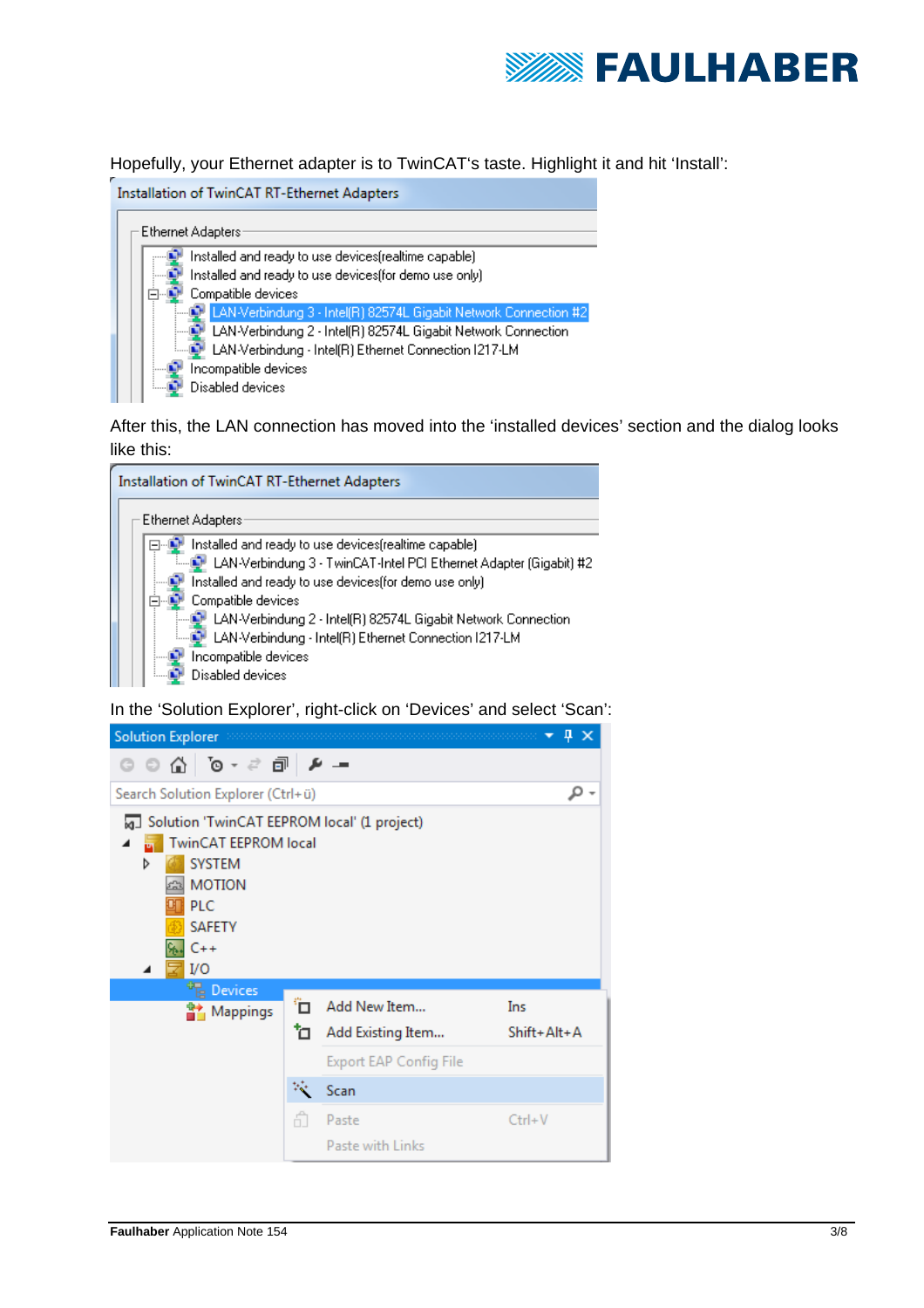

In the following dialog, your network card should already be checked. Hit OK:

| 1 new I/O devices found |                                                                           |  |
|-------------------------|---------------------------------------------------------------------------|--|
|                         | Device 2 (EtherCAT) [LAN-Verbindung 2 (TwinCAT-Intel PCI Ethernet Adapte] |  |

Confirm the following dialog, but do not add axis to NC-configuration. Hit 'Cancel':

| EtherCAT drive(s) added |                                             |              |
|-------------------------|---------------------------------------------|--------------|
| Append linked axis to:  | O NC - Configuration<br>CNC - Configuration | OK<br>Cancel |

# **Update EtherCAT EEPROM**

The drive should show up in the 'Solution Explorer'. Double click on it:

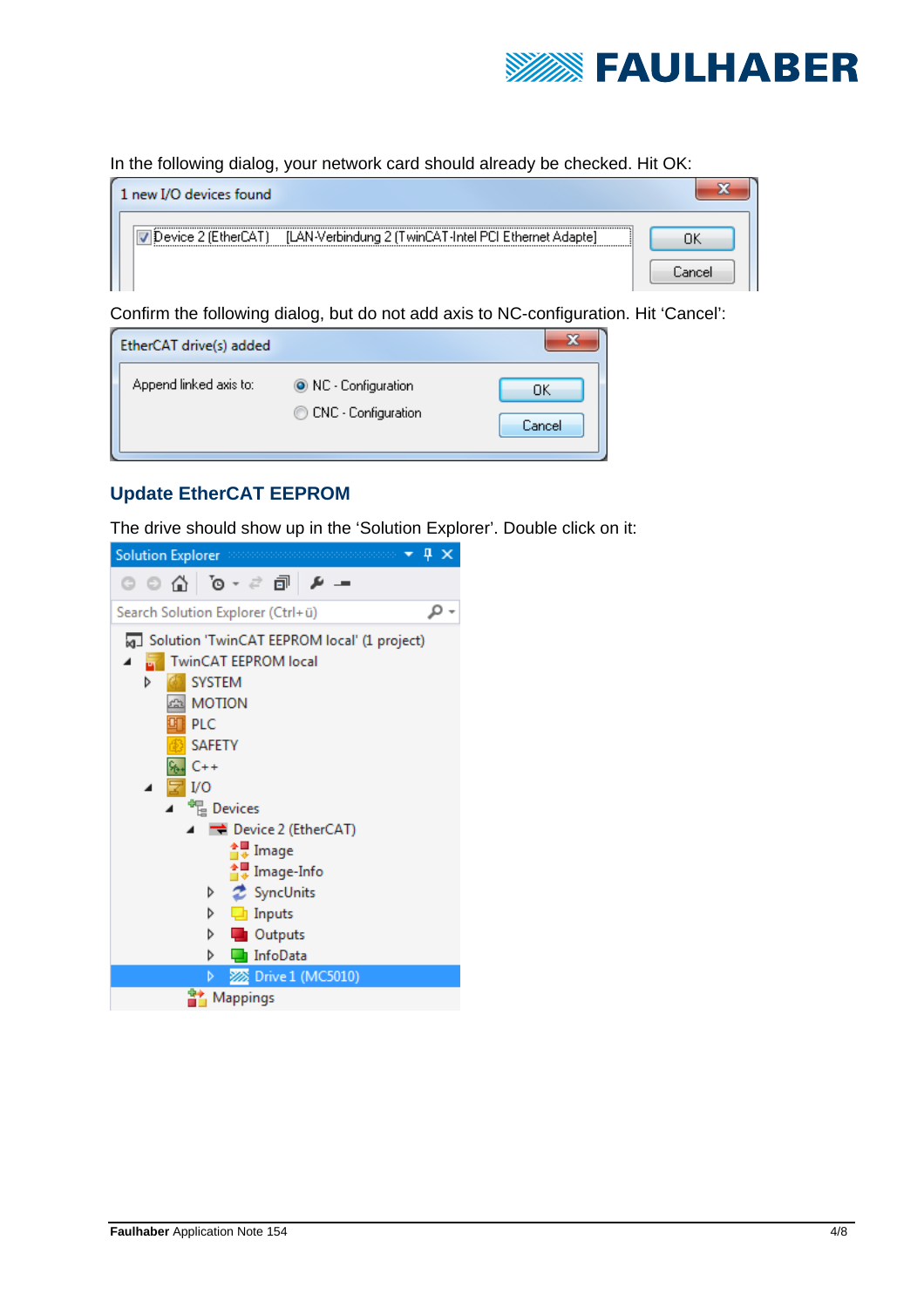

In the newly opened screen, activate 'CoE – Online' and open the 1018-entries. You need to memorize the value of **1018.02** and **1018.03**:

| <b>EtherCAT</b><br>General | DC.<br><b>Slots</b><br>Process Data<br>Startup | CoE - Online            | Online                            |
|----------------------------|------------------------------------------------|-------------------------|-----------------------------------|
| <b>Update List</b>         | Auto Update                                    |                         | V Single Update Show Offline Data |
| Advanced                   |                                                |                         |                                   |
| Add to Startup             | Online Data                                    | Module OD (AoE Port): 0 |                                   |
| Index                      | Name                                           | Flags                   | Value                             |
| — 1000                     | Device type                                    | RO.                     | 0x00420192 (4325778)              |
| $-1001$                    | Error register                                 | RO P                    | 0x00(0)                           |
| ⊞… 1003 0                  | Pre-defined error field / Number of em         | RW                      | > 0 <                             |
| 1008                       | Manufacturer device name                       | RO.                     | <b>MC5010 S FT</b>                |
| $-1009$                    | Manufacturer hardware version.                 | R0                      | 0102.03                           |
| $-100A$                    | Manufacturer software version                  | RO.                     | 0101 02G                          |
| ⊞… 1010:0                  | Store parameters / Number of entries           | RO.                     | >9<                               |
| ⊞… 1011:0                  | Restore default parameters / Number            | RO.                     | >6<                               |
| ⊟…1018:0                   | Identity object / Number of entries            | RO                      | > 4 <                             |
| $-1018:01$                 | Vendor ID                                      | R <sub>O</sub>          | 0x00000147 (327)                  |
| 1018:02                    | Product code                                   | RO.                     | 0x00002969 (10601)                |
| 1018:03                    | Revision number                                | RO.                     | 0x00000007 (7)                    |
| $-1018:04$                 | Serial number                                  | RO                      | 0x32160008 (840302600)            |
| ⊞… 1029:0                  | Error behaviour / Number of error clas         | RO.                     |                                   |

Activate 'EtherCAT' and click on 'Advanced Settings…':

| TwinCAT EEPROM local + ×   |           |                         |       |         |                   |        |  |
|----------------------------|-----------|-------------------------|-------|---------|-------------------|--------|--|
| <b>EtherCAT</b><br>General | <b>DC</b> | Process Data            | Slots | Startup | CoE - Online      | Online |  |
| Type:                      |           | MC5010 MotionController |       |         |                   |        |  |
| Product/Revision:          |           | 10601/7                 |       |         |                   |        |  |
| Auto Inc Addr:             | 0         |                         |       |         |                   |        |  |
| EtherCAT Addr:             | 1001      | $\frac{1}{\sqrt{2}}$    |       |         | Advanced Settings |        |  |
| Identification Value:      | 0         | ÷                       |       |         |                   |        |  |
| Previous Port:             | Master    |                         |       |         |                   |        |  |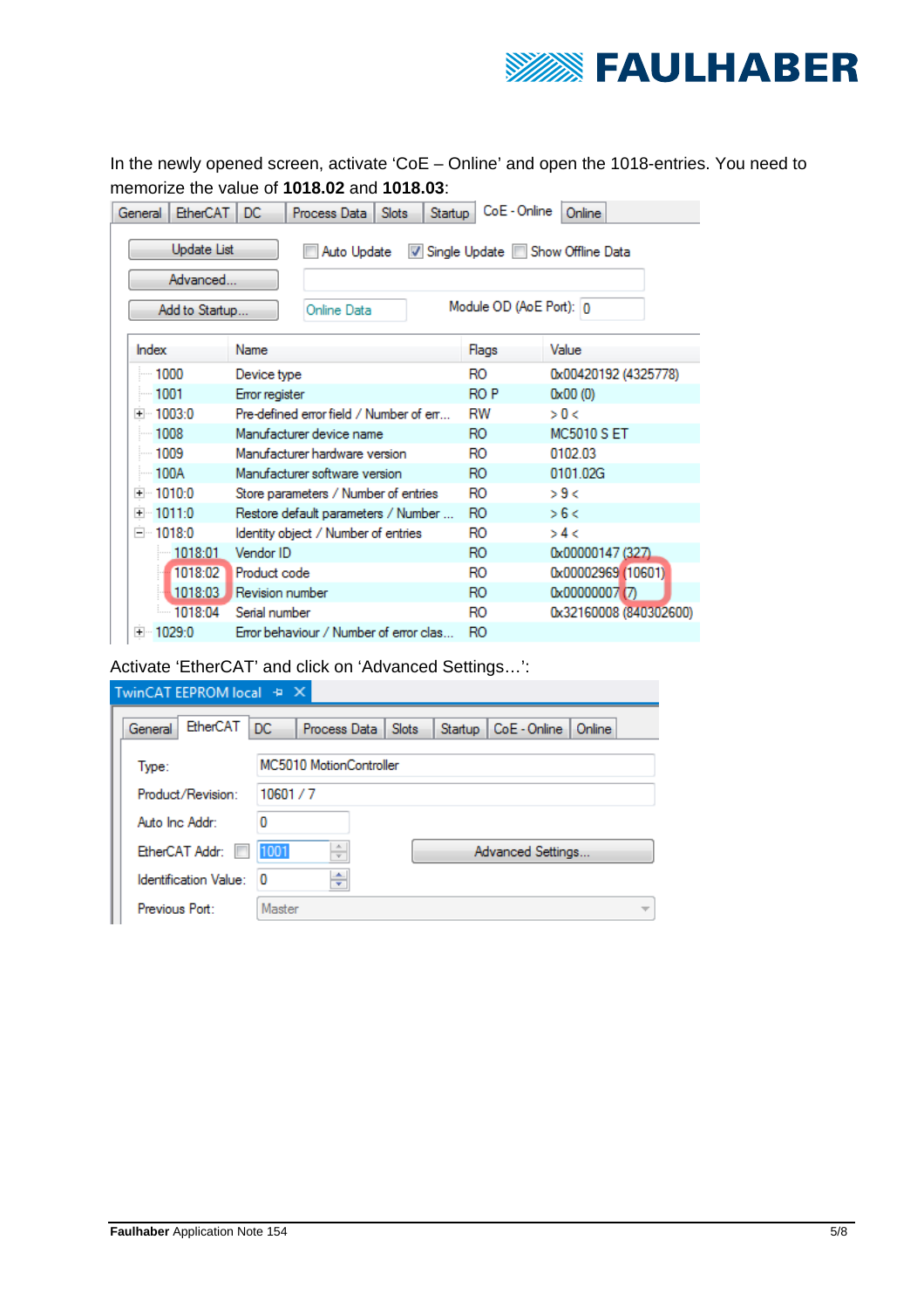

In the dialog, navigate to 'SmartView' and click on 'Write E²PROM':

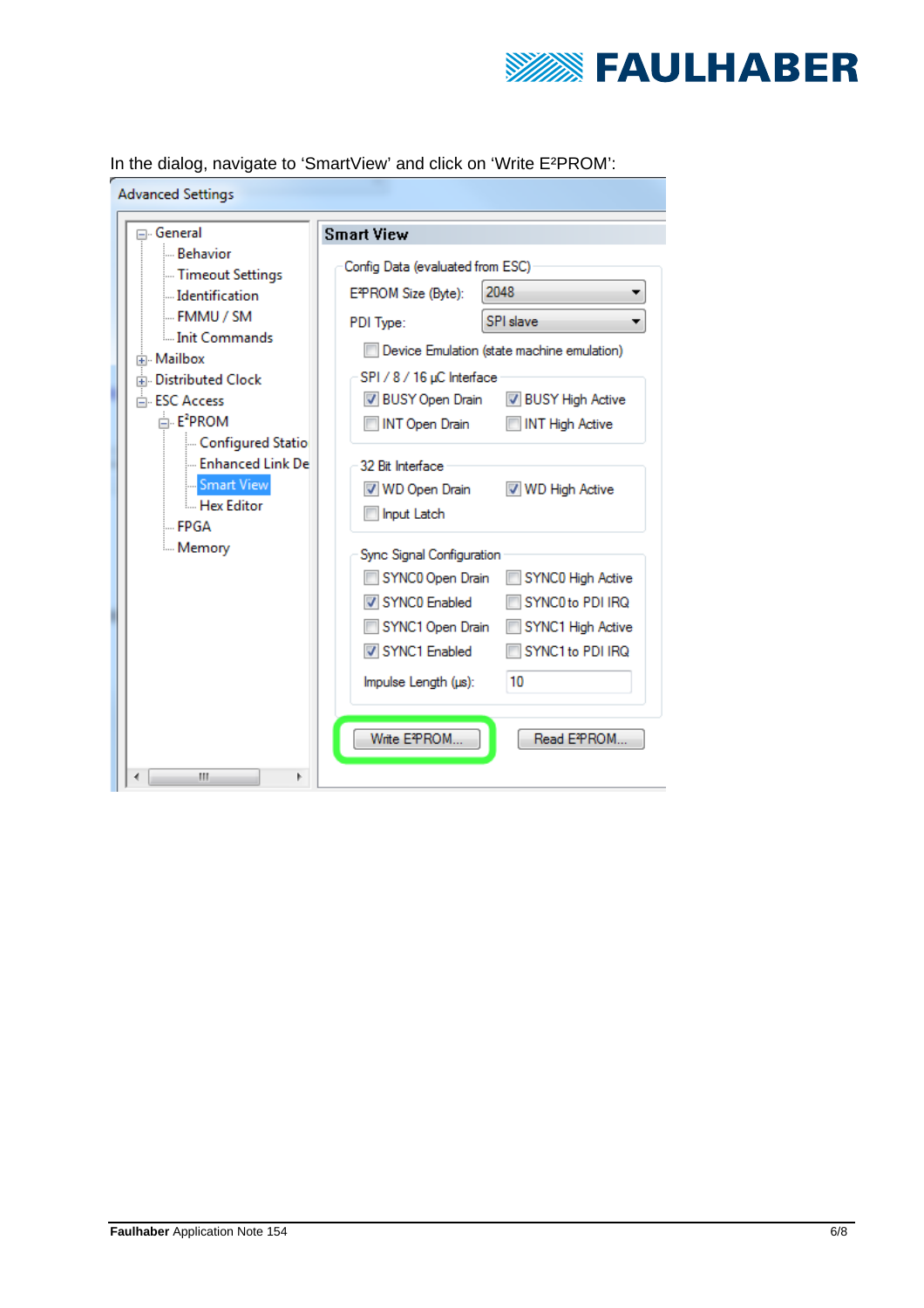

Select the entry that has exactly the same product ID and revision number as you looked up in the 1018 entries. This must correspond to the two numbers in brackets. Product ID 1018.02 is the first one, after the slash is Revision Number 1018.03.

In the above dialog, those numbers where 10601 and 7. Thus, in the example below, we had to select the entry "MC5010 … (10601 / 7)". Look for **your** numbers,highlight the appropriate entry, and then hit OK:

| <b>Write EEPROM</b>                                          |
|--------------------------------------------------------------|
| Available EEPROM Descriptions:                               |
|                                                              |
| 白·※※ Dr. Fritz Faulhaber GmbH & Co. KG                       |
| 白 222 Drives                                                 |
|                                                              |
| <b>E-222 MC5005 MotionController</b> (13601 / 6)             |
| MC5010 MotionController (10601 / 6)                          |
| MC5010 MotionController unified 01 (10601 / 60001)           |
|                                                              |
|                                                              |
| <b>EXAMPLE 2018</b> MC5010 MotionController (10601 / 7)      |
| <b>EXAMPLE MEDITION</b> MCS MotionControllSystem [11601 / 6] |
| — ‱ MCS MotionControllSystem [11601 / 7]                     |

Programming will take some time.

If you are done, close everything and power-cycle your device.

You successfully updated the EtherCAT EEPROM.